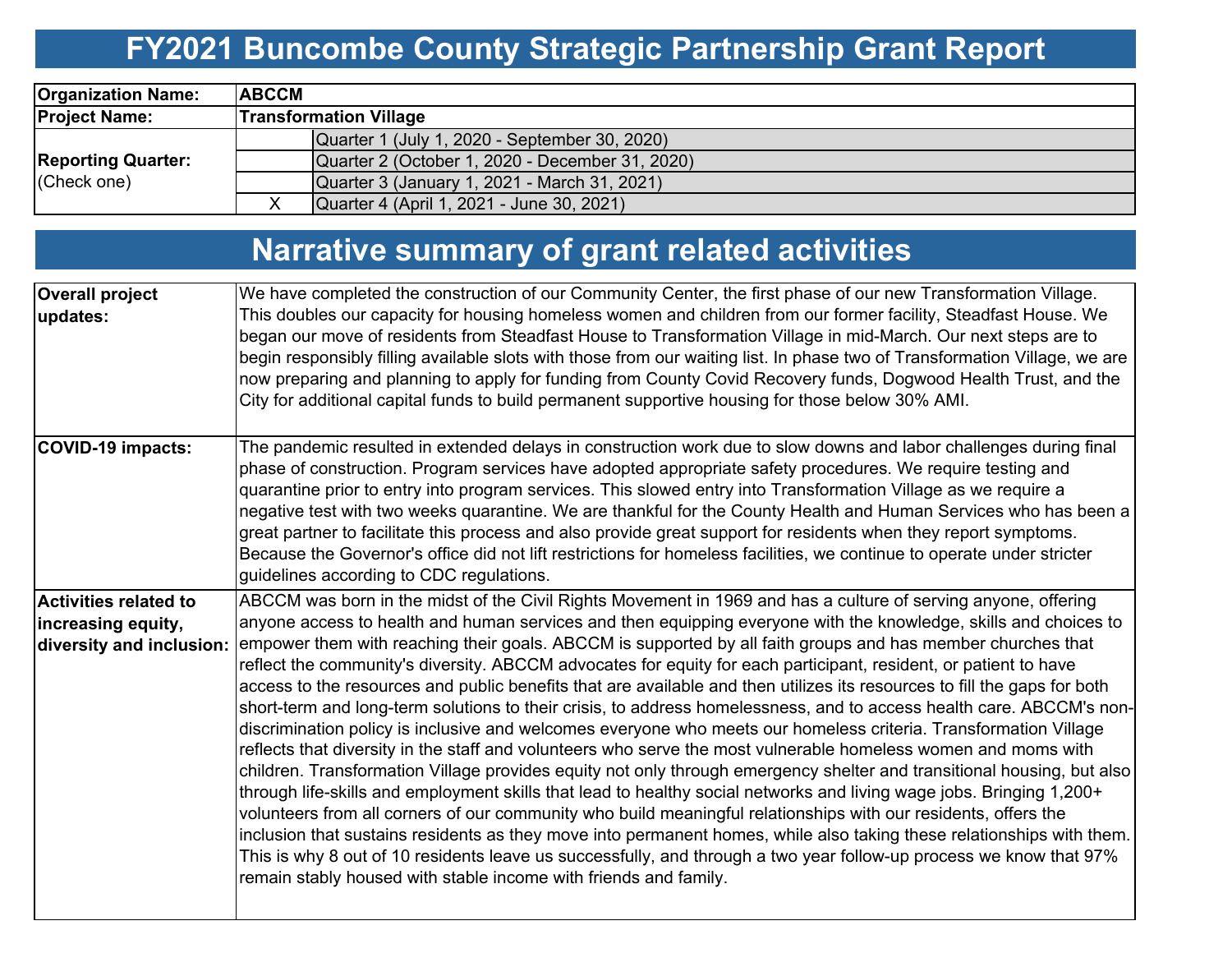| <b>Activities related to</b> | ABCCM operates both Transformation Village and the Veterans Restoration Quarters with proven best practices. We        |
|------------------------------|------------------------------------------------------------------------------------------------------------------------|
| increasing operational       | utilize models that have been recognized by the Veterans Administration, US Department of Labor's Homeless             |
| excellence:                  | Veterans Reintegration Program (HVRP), and the US Department of Health and Human Services' Substance Abuse             |
|                              | and Mental Health Services Administration (SAMSHA). In 2008, ABCCM's Veterans Restoration Quarters was                 |
|                              | recognized as one of the best practices in the country at the national homeless convention in San Diego, CA. In        |
|                              | 2012, the HVRP Veterans Training Institute recognized and featured ABCCM employment and training services              |
|                              | among the top four best practices in their quarterly publication. ABCCM also uses the Critical Time Intervention (CTI) |
|                              | model for assisting the chronically homeless to move toward mental health stability and sobriety. Staff and volunteers |
|                              | are trained in the CTI model. ABCCM case management staff serving the homeless are trained in multiple best            |
|                              | practices that include: Motivational Interviewing, Mental Health First Aid, Trauma Informed Care, Steps to Success,    |
|                              | Triple-P Parenting and various classes in cultural competency. ABCCM has a corporate value of "constant                |
|                              | improvement" which has also earned CARF Accreditation. Our professional competencies are augmented with strong         |
|                              | collaborations with over 90 health and human service providers in Buncombe County that provide a network of            |
|                              | resources for every participant that we serve. The support of about 300 congregations and over 5,000 volunteers        |
|                              | across ABCCM's six ministries covers the landscape of providing essential services and meeting the social              |
|                              | determinants of health to develop both short-term and long term solutions that are participant centered as we offer    |
|                              | individuals the best choices to meet their goals and achieve their greater potential/purpose.                          |
|                              |                                                                                                                        |
|                              |                                                                                                                        |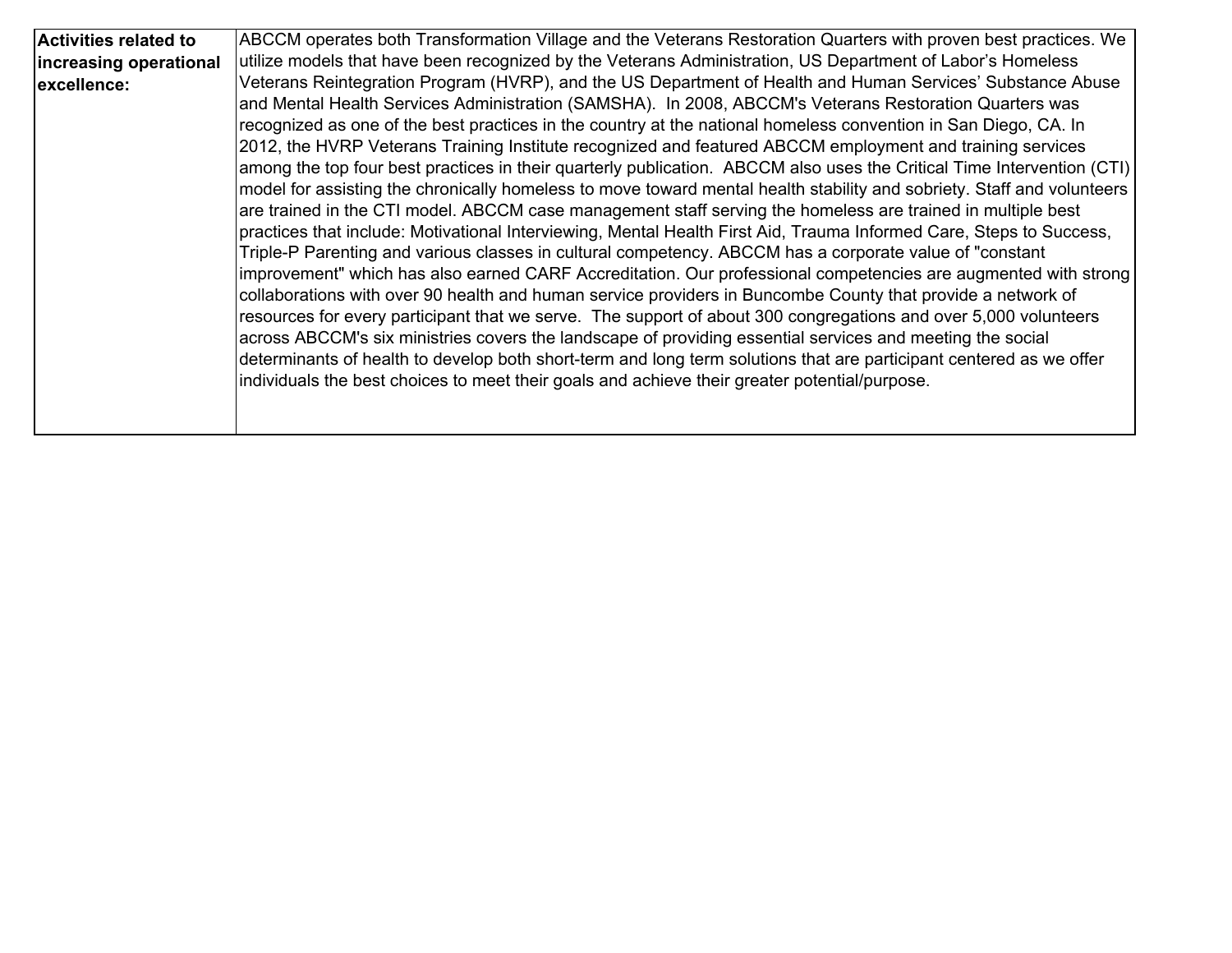## **FY2021 Buncombe County Strategic Partnership Grant Report**

| <b>Organization Name:</b>                | <b>IABCCM</b>                                   |  |  |  |  |
|------------------------------------------|-------------------------------------------------|--|--|--|--|
| <b>Project Name:</b>                     | <b>Transformation Village</b>                   |  |  |  |  |
| <b>Reporting Quarter:</b><br>(Check one) | Quarter 1 (July 1, 2020 - September 30, 2020)   |  |  |  |  |
|                                          | Quarter 2 (October 1, 2020 - December 31, 2020) |  |  |  |  |
|                                          | Quarter 3 (January 1, 2021 - March 31, 2021)    |  |  |  |  |
|                                          | Quarter 4 (April 1, 2021 - June 30, 2021)       |  |  |  |  |

### **Progress toward annual goals**

|                                               | Please only include new data for the specific quarter |                  |                  |                  |                  |                                                 |
|-----------------------------------------------|-------------------------------------------------------|------------------|------------------|------------------|------------------|-------------------------------------------------|
| <b>Measure</b>                                | <b>Annual Goal</b>                                    | <b>Quarter 1</b> | <b>Quarter 2</b> | <b>Quarter 3</b> | <b>Quarter 4</b> | <b>Progress</b><br>toward<br><b>Annual Goal</b> |
| Number of transitional housing beds completed | 74                                                    |                  |                  | 100              | 100              | 200                                             |
| Number of families with children served       | 28                                                    |                  |                  | 12               | 30               | 42                                              |
| Number of single women served                 | 150                                                   |                  |                  | 33               | 33               | 66                                              |
| Number of unduplicated people served          | 258                                                   |                  |                  | 64               | 63               | 127                                             |
| Number of overnight stays                     | 27,070                                                |                  |                  | 5,760            | 5,670            | 11,430                                          |

#### **Comments:**

We began occupying Transformation Village in mid-March, once a Certificate of Occupancy was issued. In the coming weeks, we will begin to increase our program population. ABCCM has offered Buncombe County DHHS more bed capacity in their contract. ABCCM has a contract with Vaya Health for 10 beds for women needing recovery living services from ADATC.